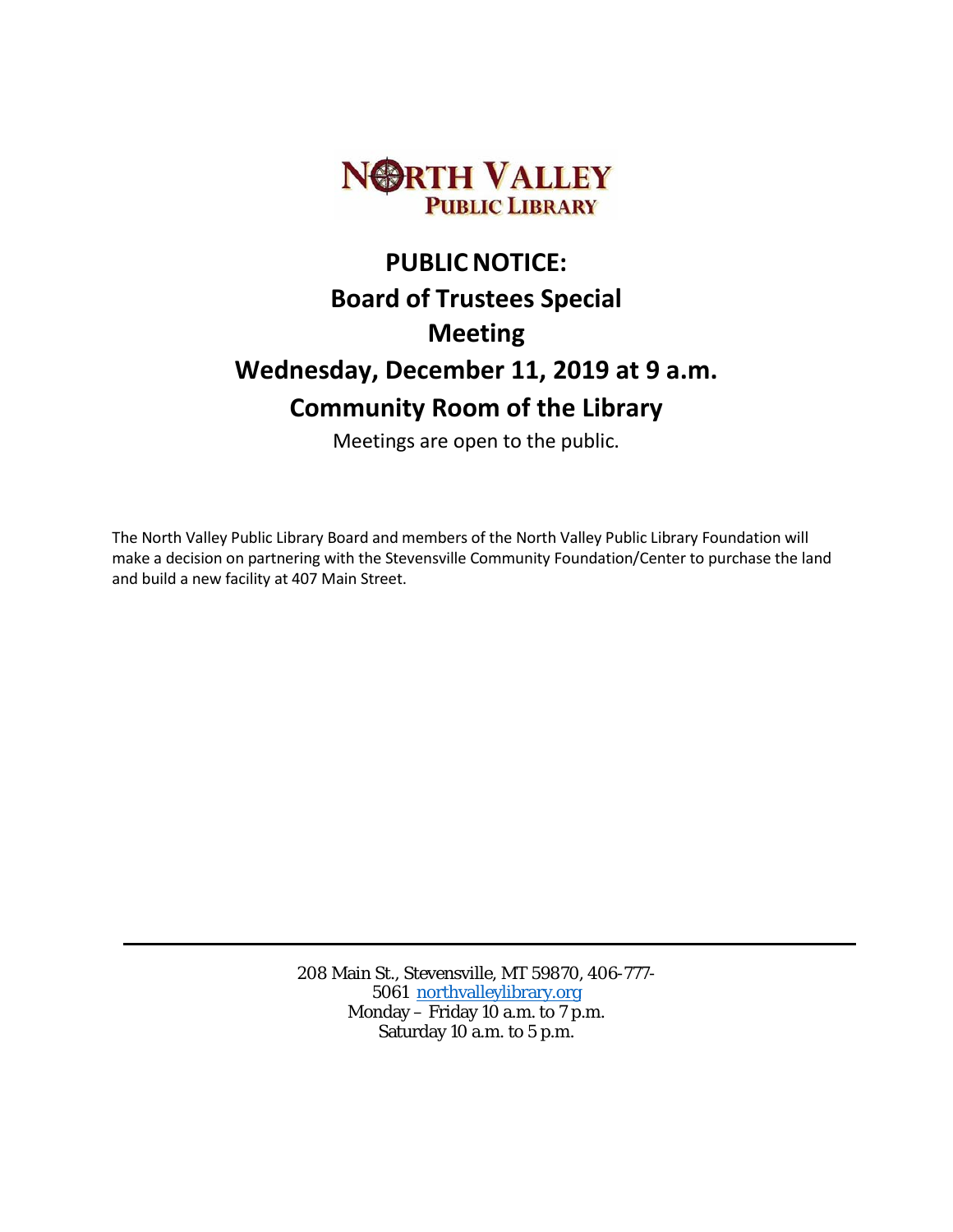# **North Valley Public Library**

Minutes Board of SPECIAL Trustees Meeting Wednesday, December 11, 2019 at 9 a.m. in the Community Room of the Library

### **Call to Order/Roll Call**

The meeting was called to order at 9:05 a.m.

#### **Board Members Present:**

Victoria Howell, Chair Caitlin Dunn, Vice Chair Leon Theroux

Dianne Snedigar Kim Tiplady

#### **Staff Present:**

Denise Ard, Director

## **Guests:**

Amy Horlacher, North Valley Foundation President Donna Bainbridge, Foundation Grant Writer Bob Thomas, SCF Community Center Chair

Victoria called for discussion on the topic of a decision on partnering with the Stevensville Community Foundation/Center to purchase the land and build a new facility at 407 Main Street.

Leon has a concern on the commitment level of the Stevensville Community Foundation (SCF) and the Stevensville Community Complex Center (SCCC). Donna would like a better vision of the SCCC building requirements.

Bob said they want a large community room and kitchen. The biggest facility in Stevensville is St. Mary's and it is 4,000 sq. ft. and fits about 250 people with tables. Bob said they would like a bigger room around 5,000 sq. ft. They want a large meeting space with lots of flexibility including tables, chairs, kitchenware to host events such as speaking engagements, entertainment and banquets. They would like accordion walls that allow the room to be separated such as in hotel banquets facilities. They would like a Board meeting room where they can keep secure files. If it is upstairs, has windows, which side, etc., is all fairly open to discussion. They would want a nice ceiling height.

Denise said the library has several events scheduled daily for the library and rents the room out for free to outside community groups. Denise asked if it would be shared or separate. Bob said shared makes the most sense and they would need a scheduler.

Denise said she thought sharing that room as the library's Community Room would not work. The library has events every day. Mondays is Mother Goose on the Loose, an early literacy program for very young children. The library hired a new adult programmer who is doing events Monday evening. Tuesdays is Montana Mollie for young kids and afterschool about 4-7 they will have a teen program afterschool because the library just hired a teen person. Wednesday is story time and then they have a science program in the afternoon. Art club is Thursday, Friday will be teen hangout and the adult programmer is tasked with offering Saturday programs on occasion for working adults. Denise wondered how it would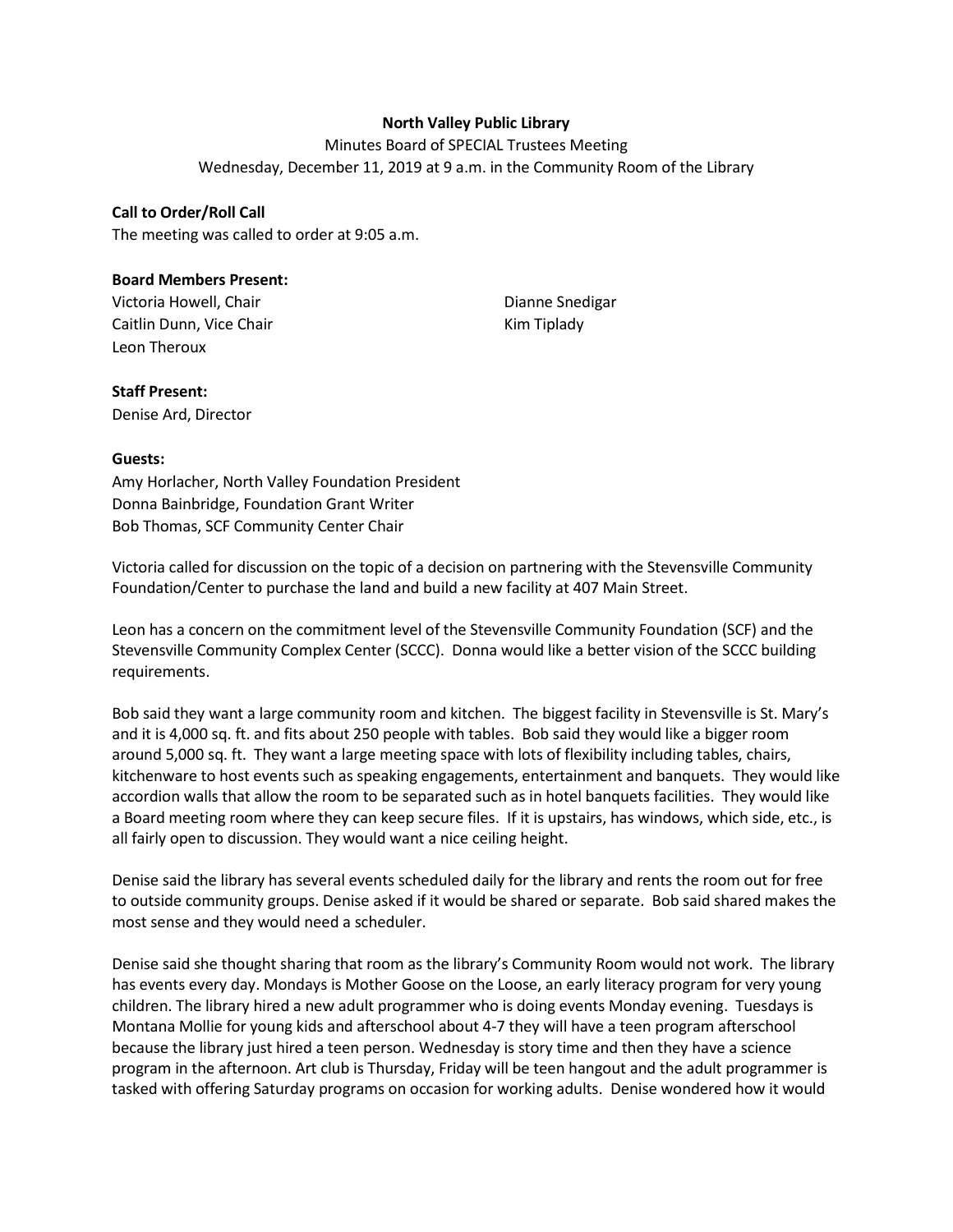work sharing space with all these library events.

Victoria said there could be a dedicated space for the library.

Kim said they can space out the building to work for all parties. Bob said the library could have a room for its events within the library's dedicated side of the building, and for large events there would be plenty of notice.

Victoria said job creation could open up grant possibilities. Bob said job creation is usually linked to training.

Leon wanted to know who is going to coordinate the building and funding project. Bob said they would need a guiding committee.

Leon said there is a possibility of two different buildings that are linked. Bob said that is not a bad idea. Bob suggested a common wall. How is the building to be maintained after it has been built?

Leon is concerned with the extra staff and expense required. The library does not have maintenance staff, and pays for outside contractors to clean only three times a week for the current much smaller building.

Bob said the SCCC would like the library or someone else to maintain the building, but they would not abandon it. They think it would be best to have the library title it.

Kim asked if the Community Foundation had any resources to help maintain it.

Bob said it would have to be negotiated and they probably would need to ask for volunteers.

Dianne said scheduling is not difficult. Denise said the Library currently does not find scheduling difficult because the library programming comes first. If there is no library programming, they allow outside groups to use it. She likes the current policy and wants to keep it that way.

Dianne said it really comes down to the design of the facility. Amy said the question to ask is if it is a financially good decision. She pointed out that the property is overpriced, especially since demolition is necessary. All agreed it is currently overpriced and that the owners should be asked to run asbestos and environmental tests at their expense and either lower the price if remediation is needed or do it themselves. Donna agrees that if it makes sense we need to get the land.

Another consideration is if the community will support it.

Bob said they are committed to going through with the process and they are in. He has been given the authorization to make the agreement with the library. A final draft of the agreement would be reviewed by the SCF Board of Directors and any final document would be executed by the SCF Board. Bob said if this is the direction the library will go, it will be SCCC's only focus.

The building itself may cost \$2-\$3 million. That does not include purchasing the land, demolition, remediation and furniture.

Leon wants to know the SCF and SCCC statement. The library shared its library mission. Bob said the